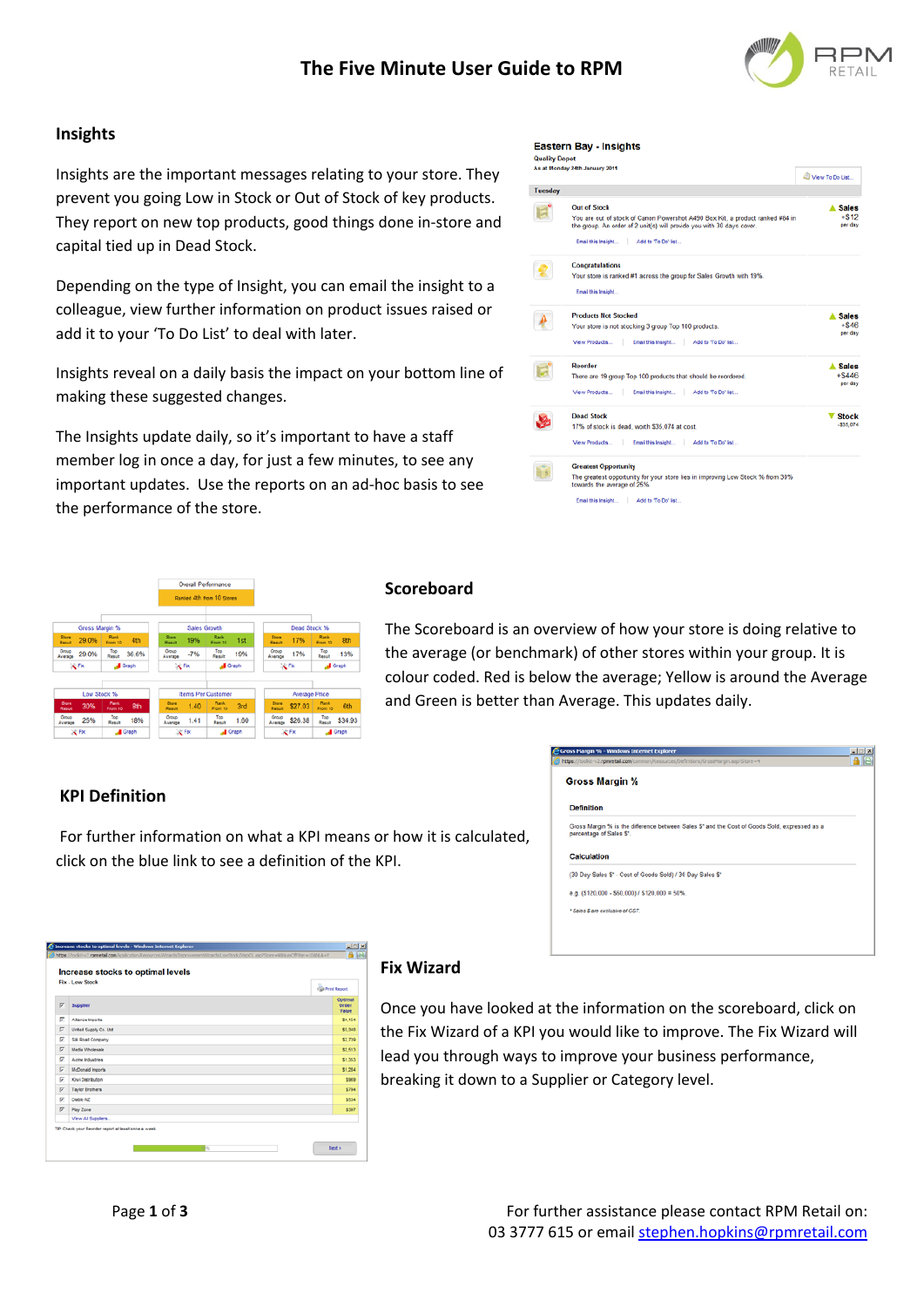

You can print out any of the pages of the Fix Wizard by using the printer icon in the top right hand corner. The Fix Wizard only focuses on the highest value Categories / Suppliers or Products. To view a full list of items, click on the link to View all.

| <b>Fix - Low Stock</b>         |                                            |                          |               |                              |                                  | <b>Call Print Report</b>  |                                  |  |
|--------------------------------|--------------------------------------------|--------------------------|---------------|------------------------------|----------------------------------|---------------------------|----------------------------------|--|
| <b>Product</b>                 | <b>Stock on</b><br><b>Hand</b><br>Quantity | <b>Sales</b><br>Quantity | Days<br>Cover | Optimal<br>Order<br>Quantity | Optimal<br><b>Order</b><br>Value | Store<br>Sales \$<br>Rank | Group<br>Sales \$<br><b>Rank</b> |  |
| RUSSELL HOBBS SOB00 SLOW COOKE | s                                          | 12                       | 16            | s                            | \$322                            | 47                        |                                  |  |
| REMINGTON R5130A SHAVER        | 4                                          | ś                        | š             | š                            | \$302                            | 44                        | 57                               |  |
| WOMANS DAY NZ                  | 29                                         | 198                      | š             | 202                          | \$660                            | 18                        | 22                               |  |
| GIFOREMAN GFSC35 SLOW COOKER   | š.                                         | 14                       | 18            | $\overline{a}$               | \$173                            | 24                        | 23                               |  |
| <b>NZ WOMANS WEEKLY</b>        | ö                                          | 157                      | ٥             | 183                          | \$570                            | 20                        | 38                               |  |
| REMING D2015BS IONIC PRO PACK  | 4                                          | ň                        | tā            | s                            | \$101                            | <b>Git</b>                | 42                               |  |
| RNOBBS RHPG1 GRLL & GRECLE     | ٠                                          | 4                        | 10            | ż                            | \$117                            | 74                        | $\mathbf{r}$                     |  |
| <b>LISTENER NZ</b>             | ň.                                         | 47                       | Ġ             | SD.                          | \$150                            | $\overline{17}$           | m                                |  |
| TEFAL HB802 CLICK N MIX        | o                                          | $\overline{2}$           | ٥             | ٠                            | \$0                              | 103                       | 107                              |  |
| VS SASSOON VS27A STRGHTR       | $\ddot{\mathbf{0}}$                        | s                        | ö             | s                            | \$219                            | 67                        | 124                              |  |
| View All Products              |                                            |                          |               |                              |                                  |                           |                                  |  |



# **Graphs**

**Action Reports** 

**Products to Reorder** 

**Products which are**<br>Group Sales \$ Rank

Group Sales \$ Rank Dead Stock

**Products Not Stocked** 

Out of Stock

**Low Stock** 

Suppliers of products which are low or out-of-

Products which are out-of-stock, ranked by

**EDW STOCK**<br>Products which are low-in-stock, ranked by

Products which have not sold in 180+ days,<br>ranked by Stock on Hand \$

Products Not Stocked<br>Products not stocked ranked by Group Sales<br>\$ Rank

stock, ranked by Optimal Order Value

From the Scoreboard, you can view the performance of a KPI over a three month period by clicking on the Graph Icon. A new window will pop up to show you how your store compares with the average for the group.

# **Reports – Action Reports**

Action Reports help you to run your store quickly and efficiently. Each report title can be clicked on to run a report.

The description highlights how the information is displayed once it has been run. Use them when you do your re‐ordering; need information on what other stores are stocking or when you need to evaluate your pricing.



## **Reports – Performance Reports**

Performance reports are the detailed information on your business. Viewed biweekly or monthly they show the Sales and Stock performance of your store by Category, Supplier or Staff Member.

Sales Variance

the Group result **High Priced Products** 

**Low Priced Products** 

**High Cost Products** 

Products that have an above<br>ranked by Potential Margin

Products where the Sales \$ ranking is beneath

Products priced higher than average, ranked<br>by Additional Margin \$

Low Priced Products<br>Products priced lower than average, ranked by<br>Potential Margin

,<br>an above average cost,

The Group Performance Reports show you the same sort of Category / Supplier information but from a group perspective. \$ Figures are removed and the number of stores stocking a product are revealed.